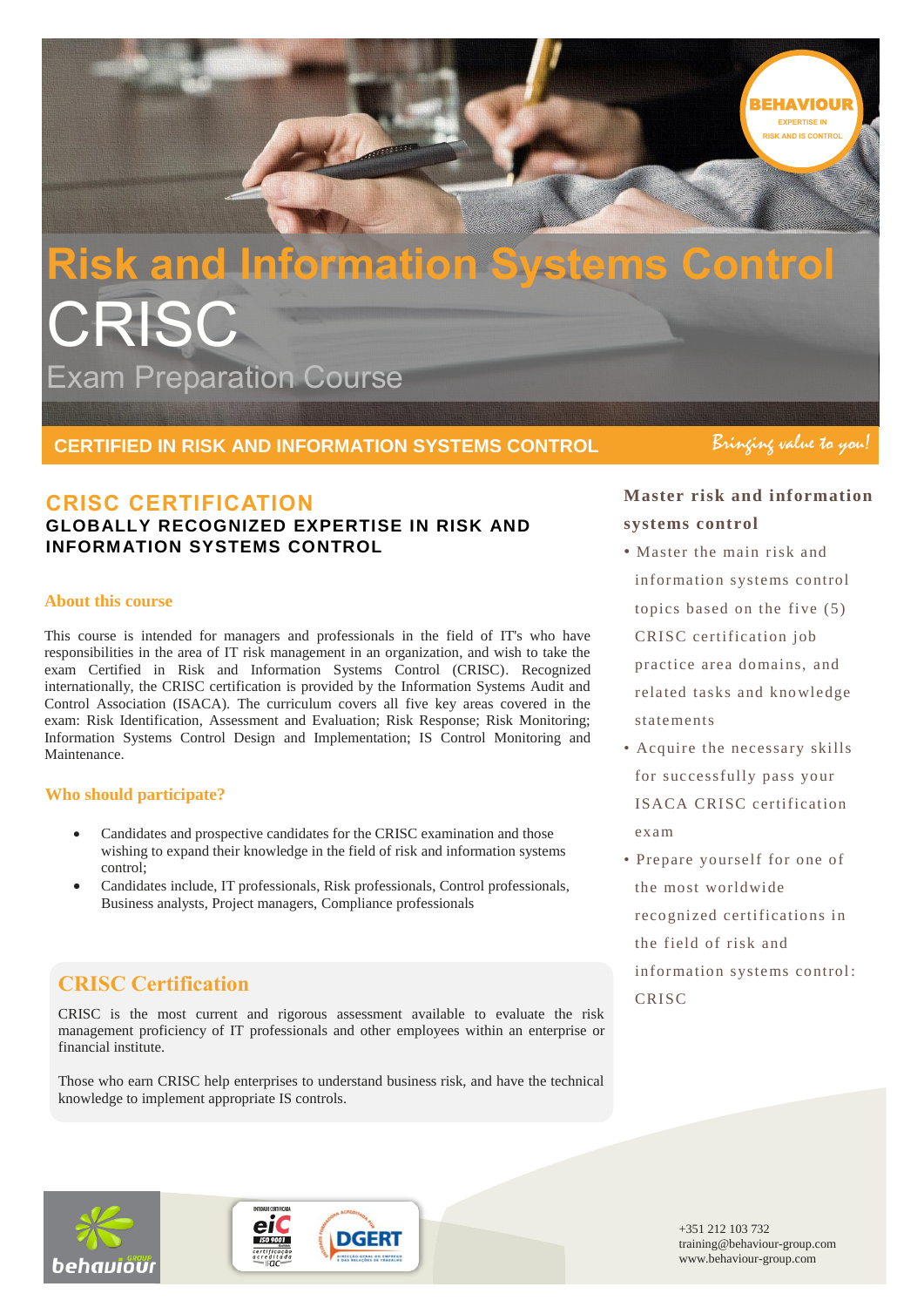

# **CRISC CERTIFICATION**

## **GLOBALLY RECOGNIZED EXPERTISE IN RISK AND INFORMATION SYSTEMS CONTROL**

#### **Learning Objectives**

At the end of the course students should be able to:

- Identify, analyze and evaluate risks to information systems.
- Apply and outline the best strategies for responding to the risks related to the information systems.
- Use best practices for the monitoring of risks.
- Design and implement controls for information systems.
- Understand and use best practices for monitoring and maintenance of controls.

#### **Course Details**

- 1. Risk Identification, Assessment and Evaluation
- 2. Risk Response
- 3. Risk Monitoring
- 4. Information Systems Control Design and Implementation
- 5. IS Control Monitoring and Maintenance
- 6. Exam Preparation, Practice Exam, questions-answers

#### **Prerequisites**

 Participants must possess basic knowledge about the different domains that will be addressed in the CRISC exam. The course is an intensive review in preparation for the examination, not basic training;



 Participants must understand English since the provided documentation is written in that language.

## **How do we do it?**

- This training is based on theory, exam preparation questions and homework's
- A four hour practice exam to measure the level of kno wledge of the participants
- To benefit from the exercises, the number of training participants is limited

## **CRISC Professionals**

- Are highly qualified, experienced professionals
- Build greater understanding about the impact of IT risk and how it relates to the overall organization
- Assure development of more effective plans to mitigate risk
- Establish a common perspective and language about IT risk that can set the standard for the enterprise

# **CRISC Professionals … in numbers.**

More than 17,000 professionals have earned the CRISC certification since it was established in 2010.



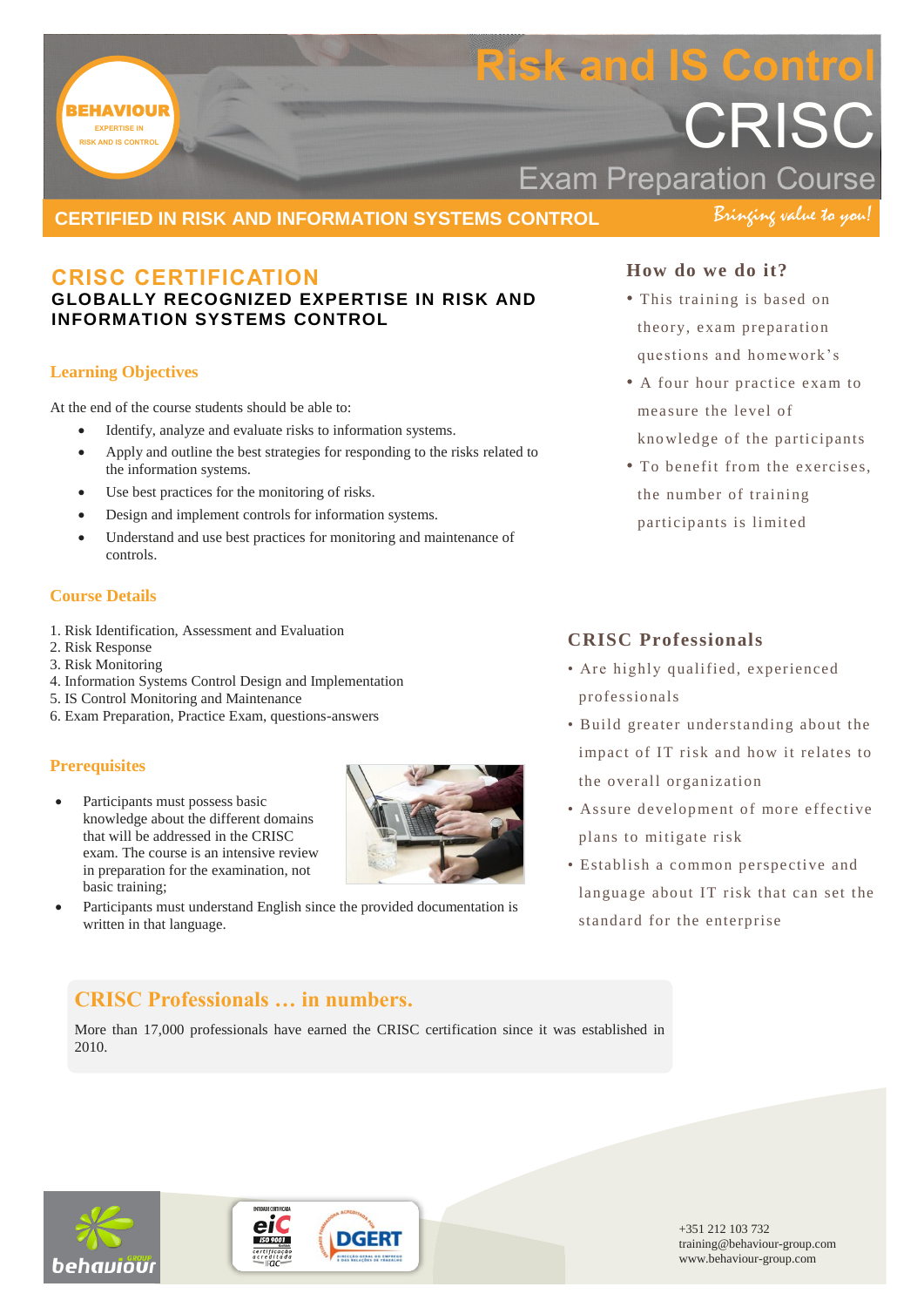

## **CERTIFIED IN RISK AND INFORMATION SYSTEMS CONTROL**

Bringing value to you!

# **CRISC CERTIFICATION**

## **GLOBALLY RECOGNIZED EXPERTISE IN RISK AND INFORMATION SYSTEMS CONTROL**

#### **Exam and Certification**

- The certification exam is not included with the course. To apply for the examination, go to the official web site of the ISACA (www.isaca.org);
- CRISC certification is based on a multiple-choice exam consisting of 200 multiple choice questions with 4 choices each, about the 5 domains – Length: 4 hours. The passing mark is 450 in a scale from 200 to 800;
- For achieve the CRISC Certification, candidates must pass the CRISC exam and fulfill the remaining ISACA requirements;
- If students don't have all the requirements for the CRISC certification, they may pass the CRISC exam and in the next 5 years achieve the certification, reporting their expertise and experience to ISACA.

## **General Information**

- A copy of the ISACA CRISC Review Manual will be provided to the students;
- A student manual containing more than 500 pages of information, examples, exercises and sample exam questions, homework's and answers will be distributed to participants.

## **Contact and Registration:**

For more information contact us at:

+351 212 103 732 [training@behaviour-group.com](mailto:training@behaviour-group.com) [www.behaviour-group.com](http://www.behaviour-group.com/)

#### **Or**,

Visit our ISACA courses at: <http://www.behaviour-group.com/PT/homepage/isaca/?lang=en>

## **About CRISC Certification**

- CRISC designation is a globally recognized certification for IT and business professionals—including risk and compliance professionals, business analysts and project managers
- Demonstrates a globally recognized standard of competence provided by the ISACA CRISC job practice domains
- Since 2010, more than 17,000 professionals have earned the CRISC designation
- The CRISC certification meets the stringent requirements of ISO/IEC 17024 Standard.

# **Values of CRISC Certification**

*'Working knowledge, commitment, proficiency and credibility in Risk and IS Control' '*

# **Benefits of the CRISC Certification**

- Demonstrate that the risk and information systems control professional holds defined competencies in the risk and IS control field and related best practices
- Allows employing organizations to make an informed selection of employees or services based on competencies
- Provides incentives to the professional to constantly improve his/her skills and kno wledge
- Serves as a tool for employers to ensure that training has been effective